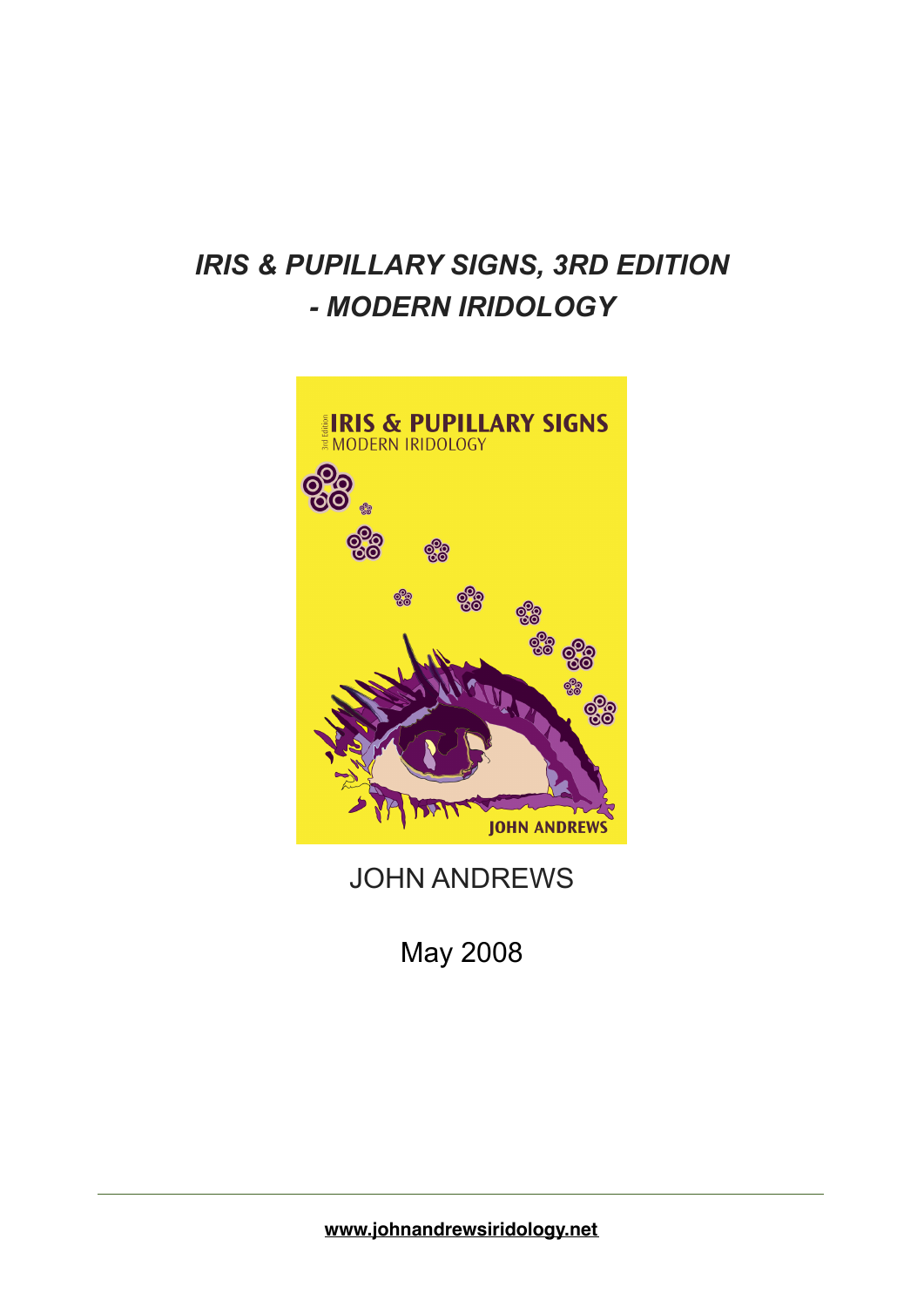**Iris & Pupillary Signs, 3<sup>rd</sup> Edition – Modern Iridology** has expanded enormously on previous content and included additional information, new research and over ten exciting new chapters resulting in one of the most comprehensive, extensive and practical compendiums of iris markings, pupillary dynamics and inner pupillary border signs available to date in the English language.

The book is accompanied with a full colour Gallery of Iris Signs Instructional CD to assist in identification, study and practice. Indeed, this critically-acclaimed tome, affectionately known as "The Yellow Book"; is user –friendly and ensures a comfortable reference point for the Iridology:

- **Student**
- **Practitioner**
- Course Provider
- **Researcher**

Many Iridology training courses from around the world have adopted Iris & Pupillary Signs as their primary course textbook of choice. If you are serious about the accuracy of your Iridology practice and analysis then this book is essential and will prove to be an invaluable tool and eternal reference source.

This content of this book is based on the amalgamation of classical and new Iridology work. It based on extensive clinical experience and groundbreaking research, which combine to provide accuracy and clarity within Modern Iridology.

The author is John Andrews in practice in East Yorkshire, England.

He is also the author of the internationally acclaimed titles such as *Immunology & Iridol*ogy, Emotional Approaches in Iridology, Endocrinology & Iridology, Iris & Pupillary Signs 1<sup>st</sup> & 2<sup>nd</sup> Editions, New Topography – Embryology & Iridology plus over 20 research papers, 20 Instructional CDs and is the Editor of the Advanced Iridology Research Journal.

John is also a lecturer held in high regard across the world for the informative and inspirational content of his presentations and seminars. He holds a regular lecture schedule that covers over ten countries and four continents, including professional training & seminars throughout the UK.

His contribution to the modern understanding of Iridology has been recognised with the Ignatz Von Peczely Award In Brazil in 2004 for his Scientific and Innovative Contribution to the Global Advancement of Iridology, by the Italian Association of Iridologists in 2005 for his pioneering research in Iridology and most recently by the International Iridology Practitioners' Association in the USA as Iridologist of the Year 2007.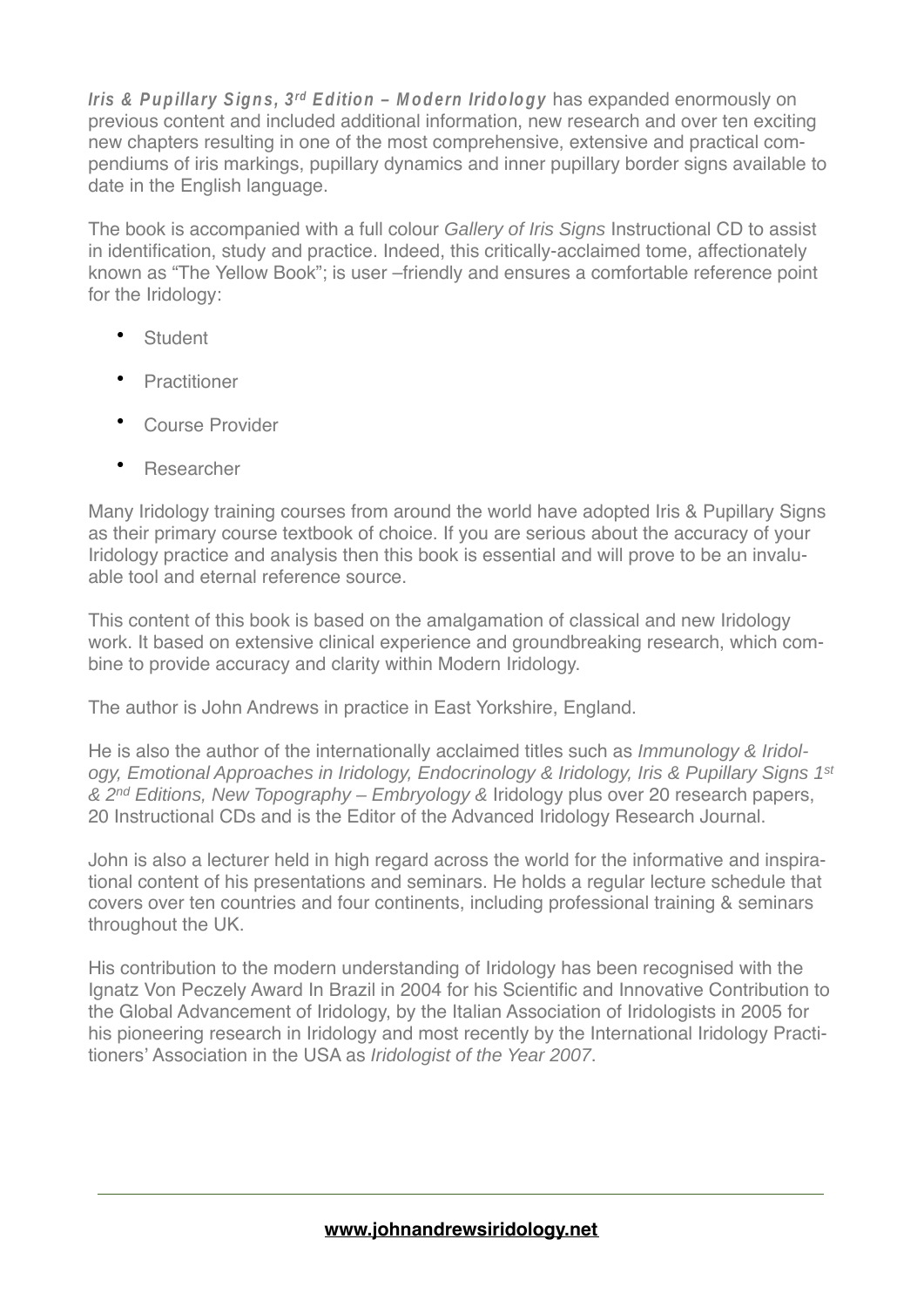## **Iris & Pupillary Signs 3rd Edition – Modern Iridology Chapters**

This new book has over then new chapters and all the existing ones have been revised and extended, including an extensive Glossary.

The chapter titles are:

- ๏ Introduction to the 1st Edition, 1999
- ๏ Introduction to the 2nd Edition, 2004
- ๏ Introduction to the 3rd Edition, 2007
- ๏ Landmarks in the Iris
- ๏ Different Sections of the Iris & Pupil
- ๏ Modern Iridology Abbreviations
- ๏ Iris Anatomy, Physiology & Function
- ๏ Iris Colour & General Disease Tendencies
- ๏ Iridology Definitions
- ๏ Pupil Tonus
- ๏ Iris & Pupillary Oscillations
- ๏ Pupillary Dynamics
- ๏ Topolabile & Topostabile Signs
- ๏ Differentiation of Lacunae
- ๏ Crypts
- ๏ The Development & Meaning of Pigmentation
- ๏ Contraction Furrows
- ๏ Brushfield's Spots
- ๏ Mammilations
- ๏ Transversals
- ๏ Miscellaneous Iris Signs
- ๏ The Integrity of the Collarette
- ๏ The Importance of the Axis in Iridology
- ๏ Iris Tonus
- ๏ The Influence of Pupillary Size on the Iris
- ๏ Topographical Questions in Modern Iridology
- ๏ The Most Important Iris Signs in Modern Iridology
- ๏ The Inner Pupillary Border
- ๏ Constitutional Types, Disposition & Diathesis
- ๏ Pure Brown Iris in Modern Iridology
- ๏ Modern Medical Iridology Research
- ๏ Conditions that cannot be Detected
- ๏ Iridology Contra-indications
- ๏ Iridology Myths & Misconceptions